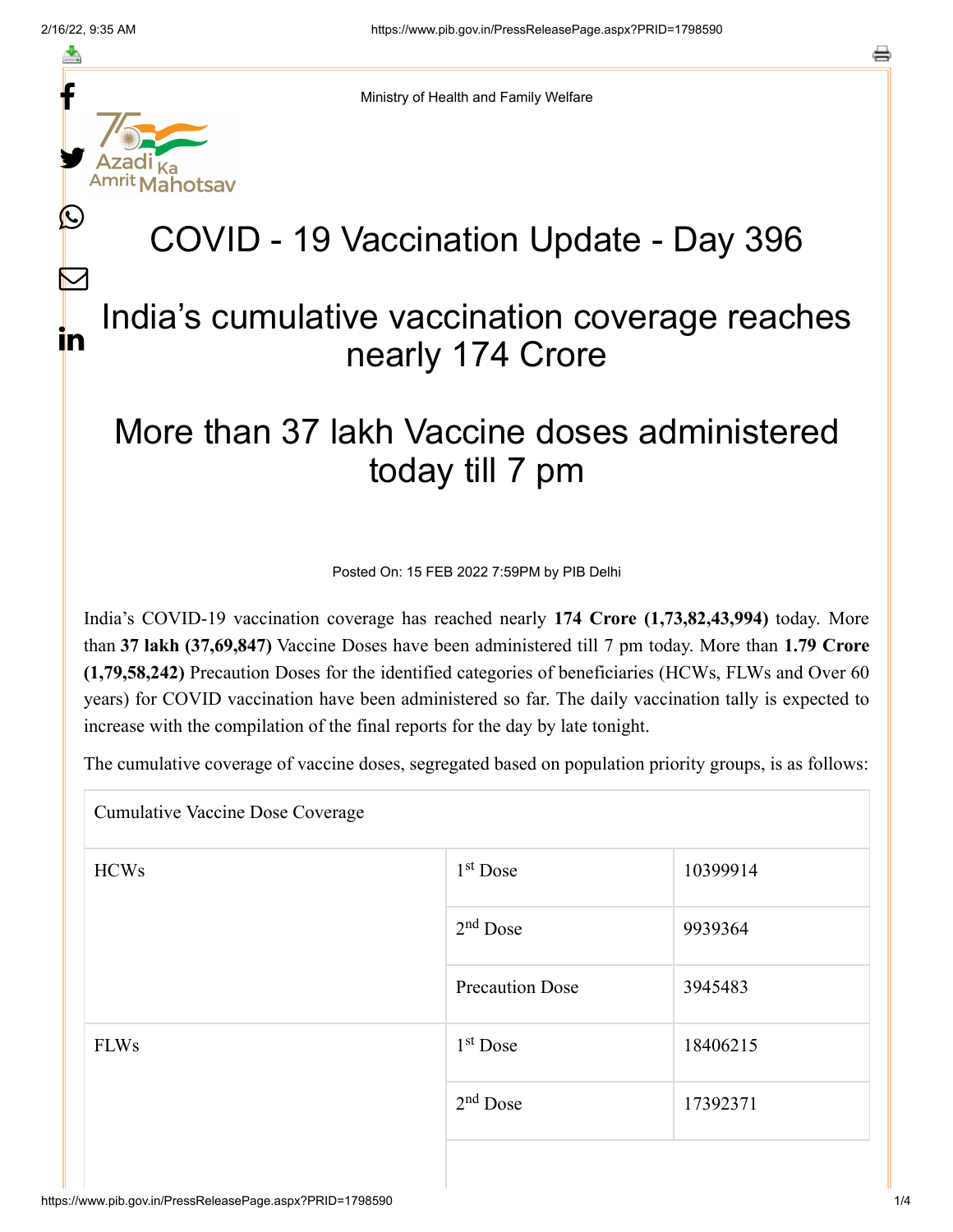| f            |                                              | <b>Precaution Dose</b> | 5569902    |  |
|--------------|----------------------------------------------|------------------------|------------|--|
|              | Age Group 15-18 years                        | 1 <sup>st</sup> Dose   | 52675493   |  |
| $\bf \Omega$ |                                              | $2nd$ Dose             | 17502891   |  |
|              | Age Group 18-44 years                        | 1 <sup>st</sup> Dose   | 548995823  |  |
|              |                                              | $2nd$ Dose             | 429811334  |  |
| in           | Age Group 45-59 years                        | 1 <sup>st</sup> Dose   | 201804547  |  |
|              |                                              | $2nd$ Dose             | 177038471  |  |
|              | Over 60 years                                | $1st$ Dose             | 126022295  |  |
|              |                                              | $2nd$ Dose             | 110297034  |  |
|              |                                              | <b>Precaution Dose</b> | 8442857    |  |
|              | Cumulative 1 <sup>st</sup> dose administered |                        | 958304287  |  |
|              | Cumulative 2 <sup>nd</sup> dose administered |                        | 761981465  |  |
|              | <b>Precaution Dose</b>                       |                        | 17958242   |  |
|              | Total                                        |                        | 1738243994 |  |

Today's achievement in the vaccination exercise, segregated by population priority groups, is as follows:

| Date: 15 <sup>th</sup> February, 2022 (396 <sup>th</sup> Day) |            |      |  |  |
|---------------------------------------------------------------|------------|------|--|--|
| <b>HCWs</b>                                                   | $1st$ Dose | 179  |  |  |
|                                                               | $2nd$ Dose | 3019 |  |  |
|                                                               |            |      |  |  |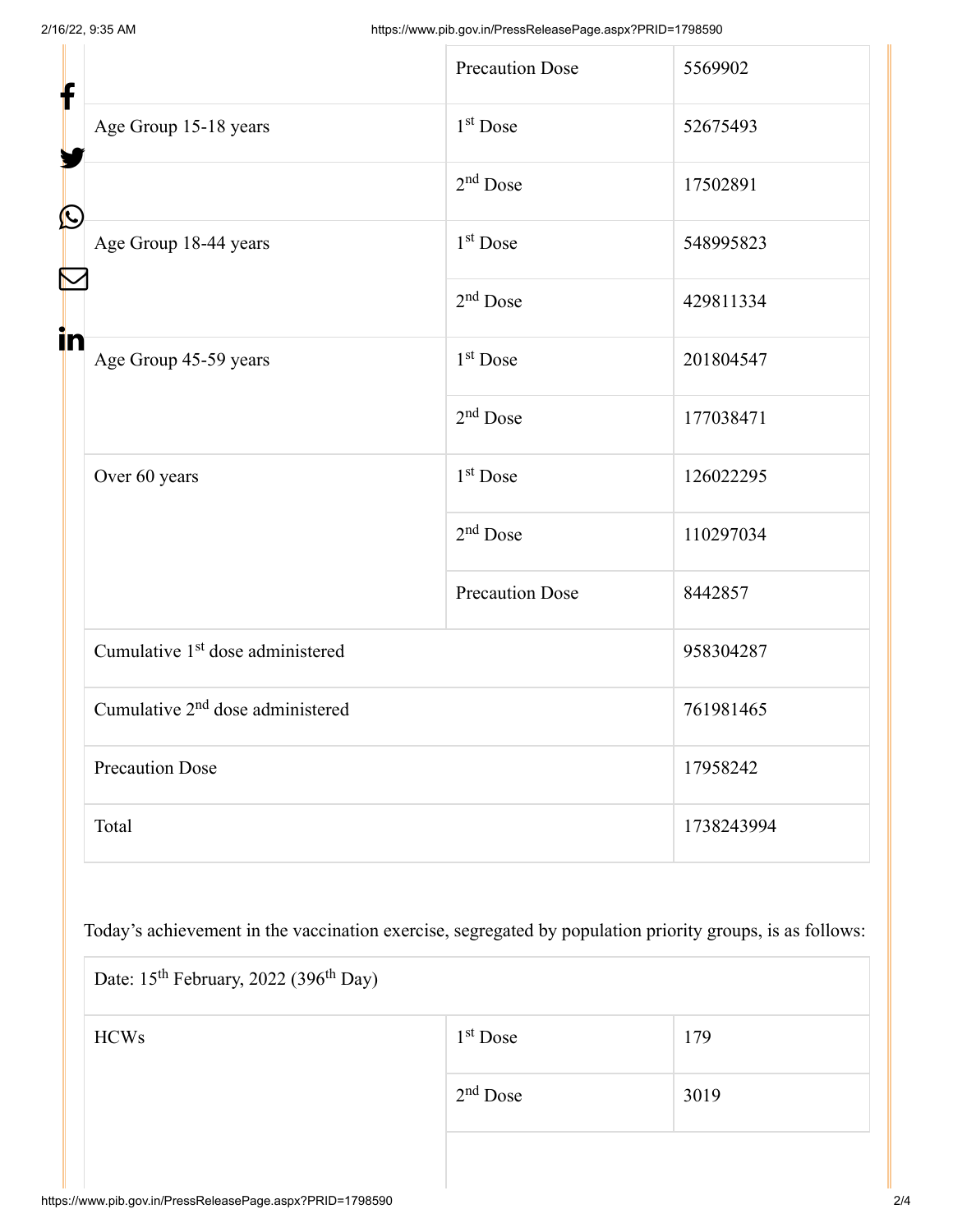| f<br>$\mathbf{\Omega}$ |                                              | <b>Precaution Dose</b> | 28867   |
|------------------------|----------------------------------------------|------------------------|---------|
|                        | <b>FLWs</b>                                  | 1 <sup>st</sup> Dose   | 412     |
|                        |                                              | $2nd$ Dose             | 6347    |
|                        |                                              | <b>Precaution Dose</b> | 99373   |
|                        | Age Group 15-18 years                        | $1st$ Dose             | 225747  |
| in                     |                                              | $2nd$ Dose             | 1048431 |
|                        | Age Group 18-44 years                        | $1^\mathrm{st}$ Dose   | 306529  |
|                        |                                              | $2nd$ Dose             | 1314248 |
|                        | Age Group 45-59 years                        | 1 <sup>st</sup> Dose   | 55249   |
|                        |                                              | $2nd$ Dose             | 285489  |
|                        | Over 60 years                                | 1 <sup>st</sup> Dose   | 42562   |
|                        |                                              | $2nd$ Dose             | 174755  |
|                        |                                              | <b>Precaution Dose</b> | 178640  |
|                        | Cumulative 1 <sup>st</sup> dose administered |                        | 630678  |
|                        | Cumulative 2 <sup>nd</sup> dose administered |                        | 2832289 |
|                        | <b>Precaution Dose</b>                       |                        | 306880  |
|                        | Total                                        |                        | 3769847 |

The vaccination exercise as a tool to protect the most vulnerable population groups in the country from COVID-19 continues to be regularly reviewed and monitored at the highest level.